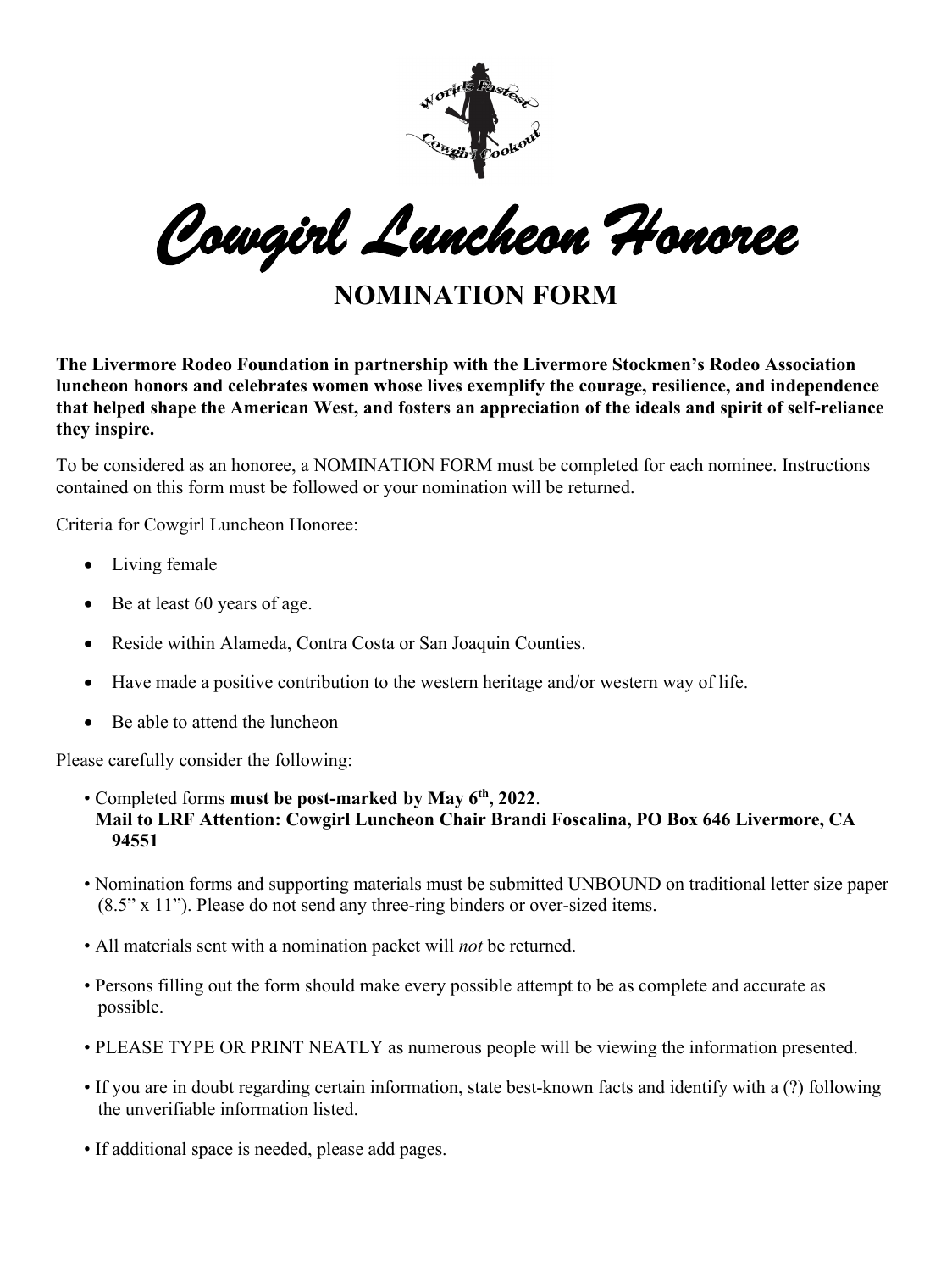- Additional materials such as news clippings, articles, photographs, letters of and other relevant reference materials are encouraged. Items received and accepted as a potential candidate or as a subject file will be considered permanent donations to LRF & LSRA.
- We will notify all applicants nominee by June 1<sup>st</sup>, 2022 if they will be the honoree at the annual luncheon.
- **Persons nominated should be cognizant of the fact that any information listed will be made accessible to the public or media.**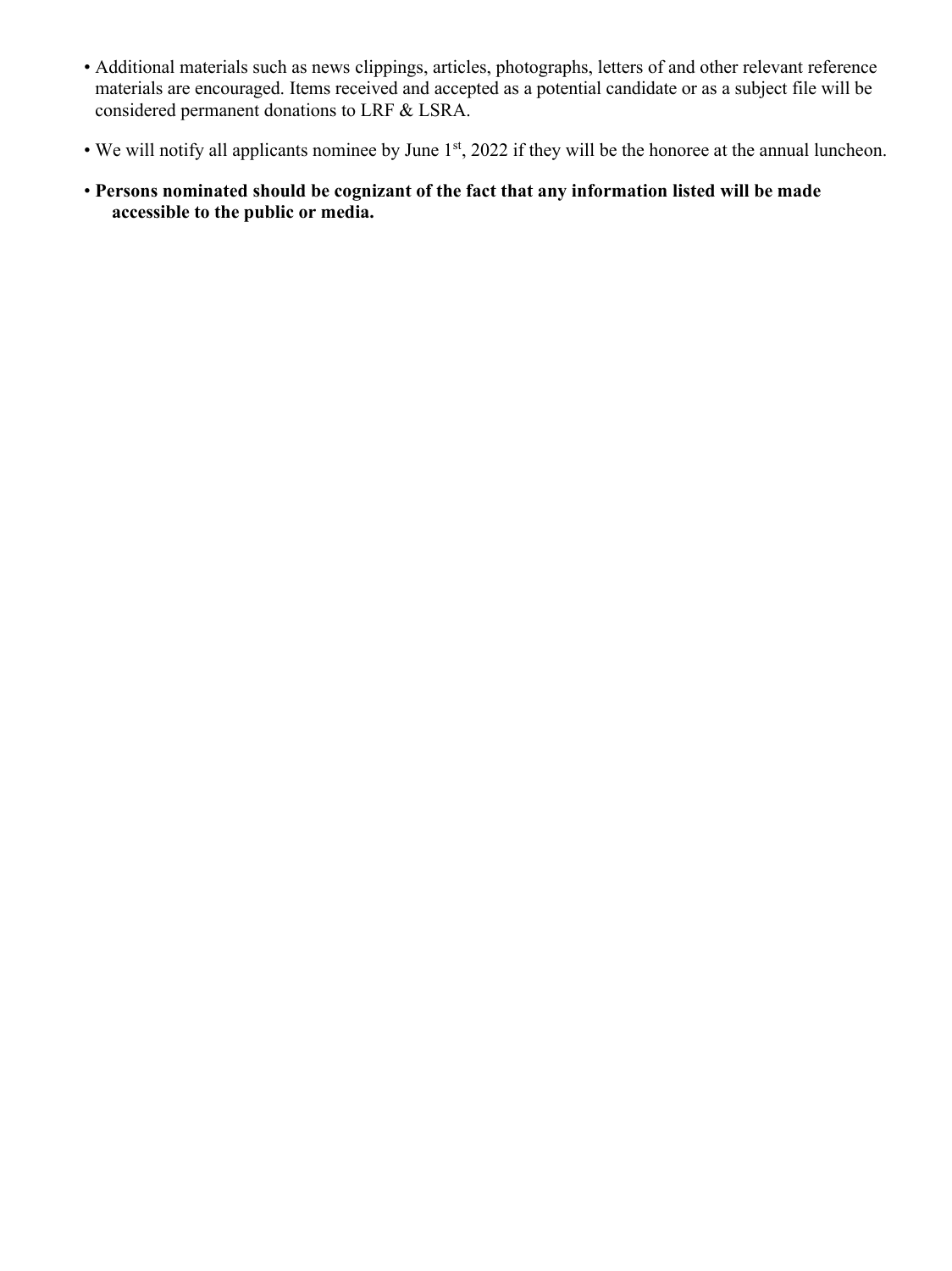## **NOMINATION FORM**

| Date: $\qquad \qquad$                                                                                                                                                                                                         |
|-------------------------------------------------------------------------------------------------------------------------------------------------------------------------------------------------------------------------------|
| Nominee's Information                                                                                                                                                                                                         |
| Nominee Name: 1000 Nominee Name: 1000 Nominee Name: 1000 Nominee Name: 1000 Nominee Name: 1000 Nominee Name: 1000 No. 1000 No. 1000 No. 1000 No. 1000 No. 1000 No. 1000 No. 1000 No. 1000 No. 1000 No. 1000 No. 1000 No. 1000 |
|                                                                                                                                                                                                                               |
|                                                                                                                                                                                                                               |
|                                                                                                                                                                                                                               |
|                                                                                                                                                                                                                               |
|                                                                                                                                                                                                                               |
| Nominator's Information                                                                                                                                                                                                       |
|                                                                                                                                                                                                                               |
|                                                                                                                                                                                                                               |
|                                                                                                                                                                                                                               |
| Phone Number:                                                                                                                                                                                                                 |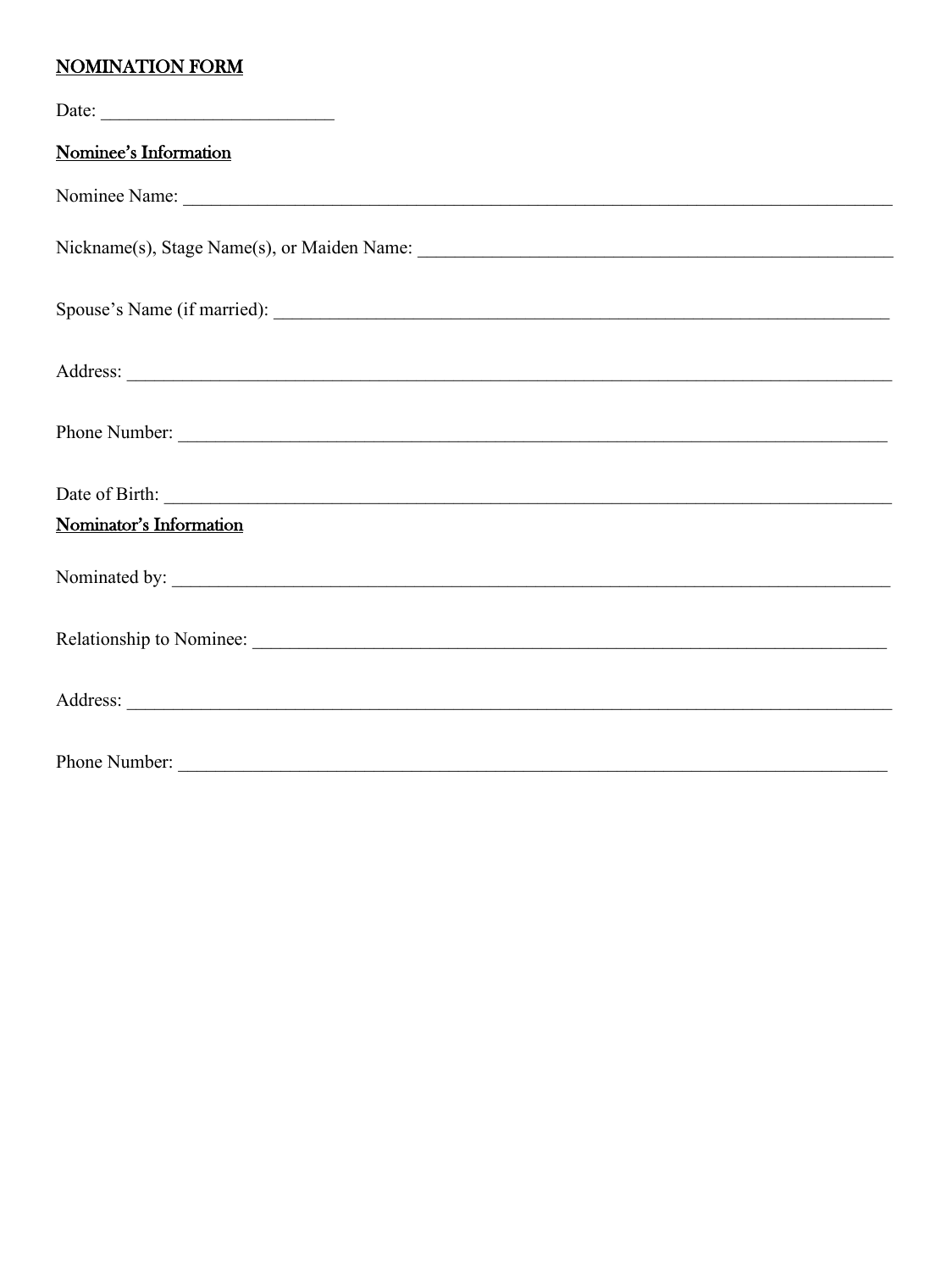#### **Nominee's Professional Field**

List major employments or occupations. Include: Date, Name, Location, Brief Description of Duties

#### Education

List high school and colleges attended. Include: Name of school, location, year graduation, and degree.

### **Activities and Associations**

List all activities, clubs, associations, and hobbies that the nominee participates in.

#### **Awards and Honors**

List all major awards and honors received and each year of recognition.